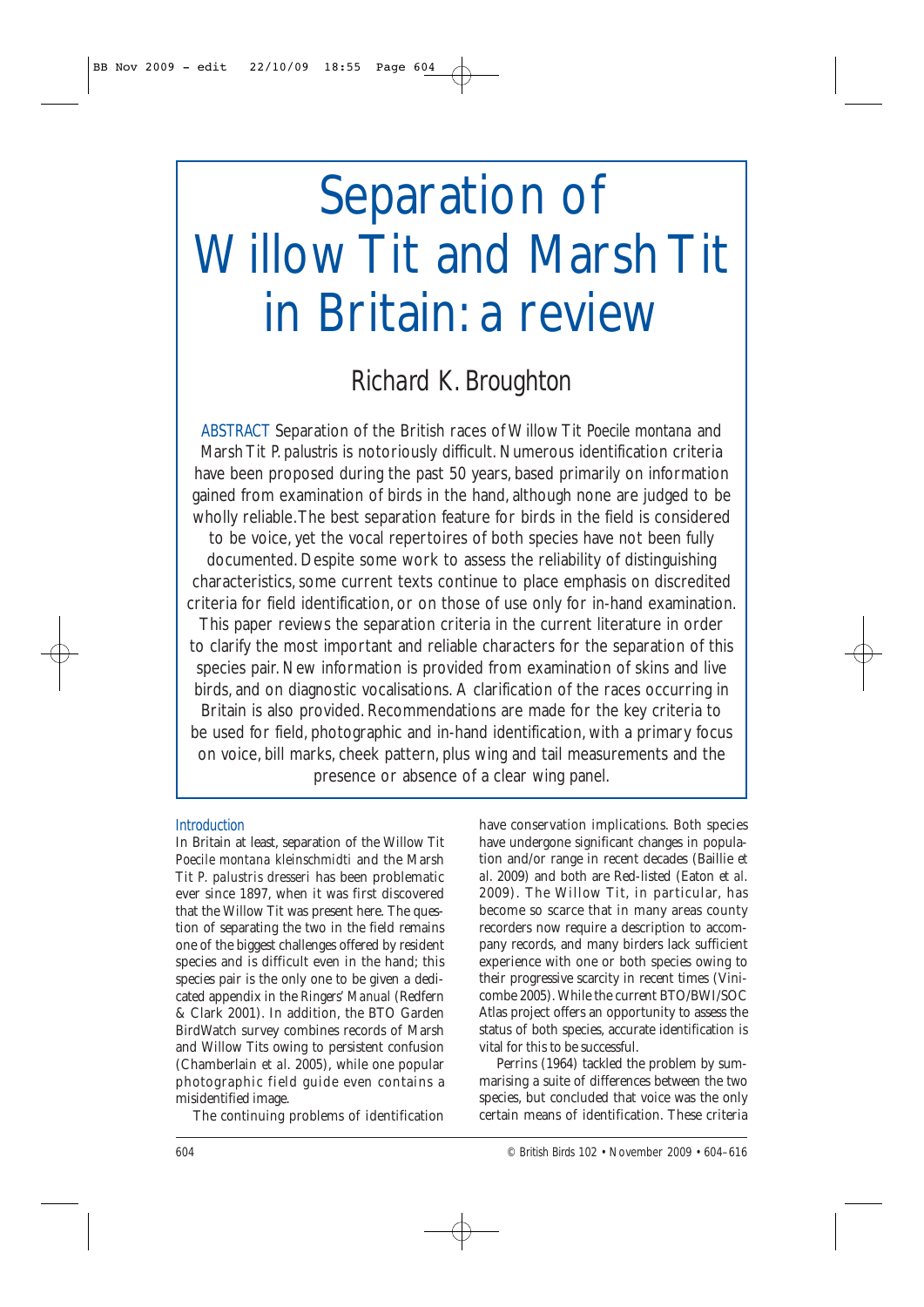were included in later texts (e.g. Perrins 1979, *BWP*) and form the basis of the distinguishing characteristics contained in modern field guides, although some of these lack emphasis when conveying the degree of subjectivity and variability involved. Meanwhile, work during the past decade has sought to quantify the reliability of the differences quoted in the current literature (Scott 1999; Broughton *et al*. 2008a), but this may be too recent or too specialised to have influenced the texts on many bookshelves.

The aim of this paper is to review and update the criteria for the separation of Willow Tits and Marsh Tits that are published in current reference material and leading field guides. It is hoped that clarification of the most important features for identification will help county recorders, birders and Atlas workers to separate the two species accurately. Identification of birds in the field, in photographs, and in the hand is considered.

The identification criteria in each source reference were compared against each other, with the more systematic approaches taking precedence. Further evaluation was based on field experience of both species during long-term research (e.g. Broughton *et al*. 2006, 2008a) and from systematic examination of selected features on 46 specimens of each species after the post-juvenile moult (six live birds and 40 skins in the Natural History Museum, Tring).

#### *Distribution*

The Willow Tit appears to be undergoing severe range contraction in Britain. Comparison between the New Breeding Atlas (Gibbons *et al*. 1993) and (unvalidated) sightings in 2008 (www.birdtrack.net) indicates that the species has been lost from much of southern England, and this is reflected in county reports (e.g. Bacon & Jordan 2004). There were an estimated 8,500 territories in Britain in 2000 (Robinson 2005), but the continued decline over subsequent years (Baillie *et al*. 2009) implies that there may now be far fewer than this. The Marsh Tit, by contrast, is still widely yet thinly distributed across southern Britain and the British population was 52,800 territories in 2000 (Robinson 2005). Both species are declining and extremely localised in Scotland (Forrester *et al*. 2007). The relative abundance of the two species is not equal across Britain; for example, Marsh Tits do not occur on the Humberhead Levels but are locally common in the woods of Cambridgeshire, a situation that is reversed for Willow Tits. However, while geography may be suggestive of identification, particularly where breeding birds are concerned, individuals may also occur as 'accidentals' many tens of kilometres from breeding populations despite the species' typically poor dispersal capabilities (Wernham *et al*. 2002; Forrester *et al*. 2007).

#### *Behaviour and habitat*

Both species are generally regarded as woodland birds (Fuller *et al*. 2005) and in some areas both species may breed in the same wood. The Willow Tit is considered to prefer early successional and scrubby habitats, however, such as Alder *Alnus* carr, old hedgerows and overgrown gravel workings or brownfield sites (Lewis *et al*. 2009; *BWP*), although there are no detailed studies published on the territory requirements of this species in Britain (an area that requires urgent attention). There is good evidence that the Willow Tit's decline has been concentrated in woodland and farmland habitats, however, and that populations in wetter environments (such as carr or wet scrub) have been less affected (Siriwardena 2004).

The Marsh Tit appears to show a greater preference for more extensive woodlands, such as old-growth deciduous woods with a tall, mature canopy and well-developed understorey, and territory size in such habitats averages 4–5 ha (Broughton *et al*. 2006). Both species can occur in a variety of habitats, however, from downland scrub to wooded streams and conifer plantations, and habitat is ultimately an unreliable guide to identification. This is particularly so for lone birds or during the non-breeding season, when both species may also frequent gardens near to breeding territories. Svensson *et al*. (1999) stated that Willow Tits do not visit bird tables in winter, while Marsh Tits will, but this is incorrect; both species are frequent visitors to feeders close to breeding sites when given the opportunity (e.g. Willow Tits at Potteric Carr NR in Yorkshire, and Marsh Tits at Paxton Pits NR in Cambridgeshire).

The only helpful behavioural difference between the two species involves nesting activity, with Willow Tits excavating their own nest hole in rotten wood while Marsh Tits are secondary hole-users that never initiate a hole from scratch (Wesołowski 1999). Marsh Tits will nevertheless commonly enlarge existing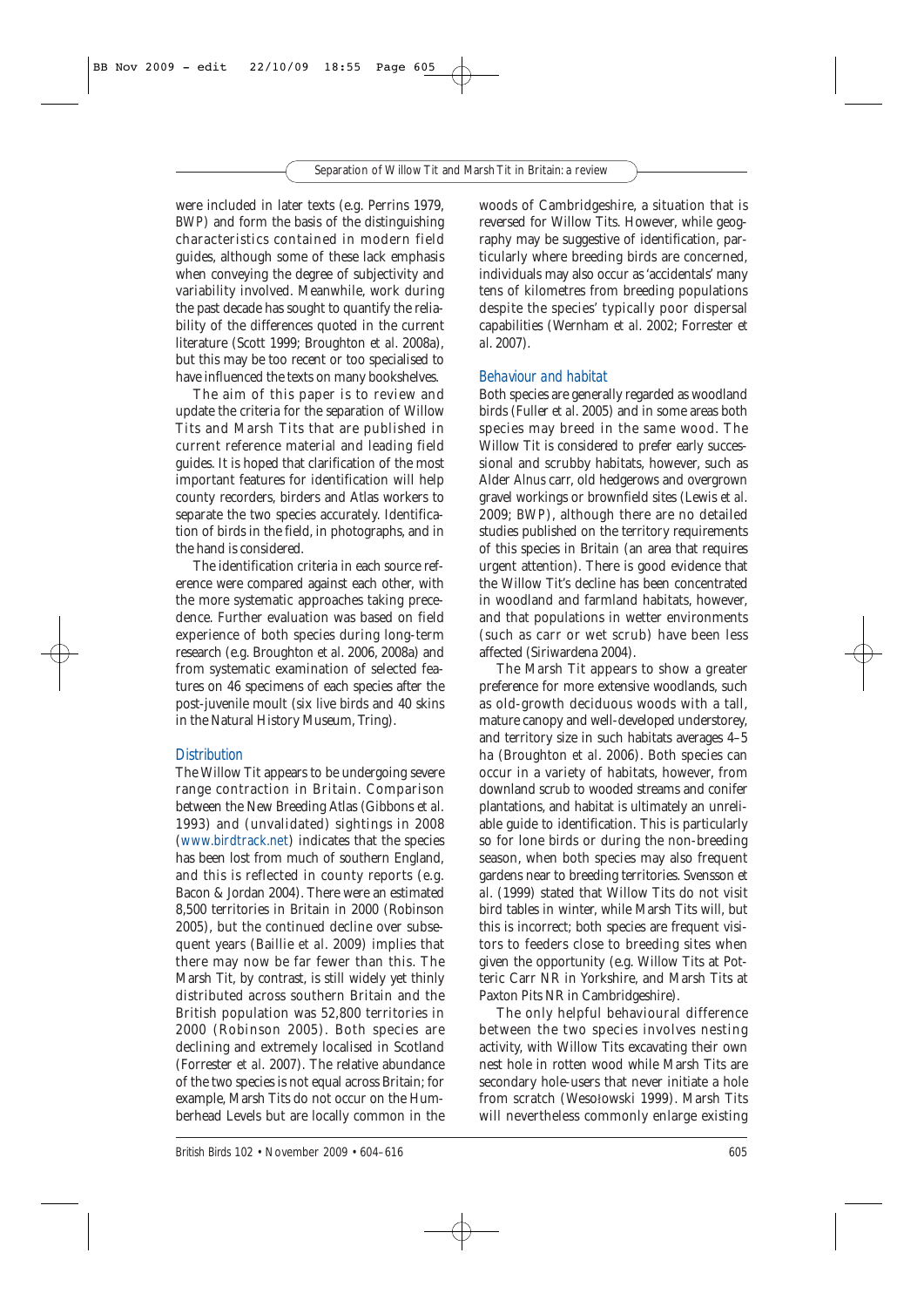

**394.** Adult or first-winter Willow Tit *Poecile montana*, South Yorkshire, January 2008. Note the plain whitish cheek patch, being of a similar colour both on and behind the ear-coverts, which extends to the dark cap on the nape. A subtle warm buff 'collar' is present on the neck sides, contrasting sharply with the grey-brown mantle and wing. The bill appears to be uniformly dark, with no pale marks on the upper mandible, although reflected light makes interpretation of this feature difficult. The presence of a wing panel is also difficult to determine, as light reflecting off the edges of the tertials and secondaries is obscuring the degree of any contrast between the feather margins and the mantle. Note the small bib, which has previously been regarded as characteristic of a Marsh Tit *P. palustris*.



**395.** Adult or first-winter Marsh Tit *Poecile palustris*,Worcestershire, December 2008.Typical of many sightings at mid range, there are few identification features clearly visible on this bird. The presence or absence of pale bill marks or pale wing panel cannot be determined conclusively, but note the cheek pattern: whitish ear-coverts contrasting with a cold grey-brown wash on the neck sides and rear of the cheek patch is strongly indicative of a Marsh Tit.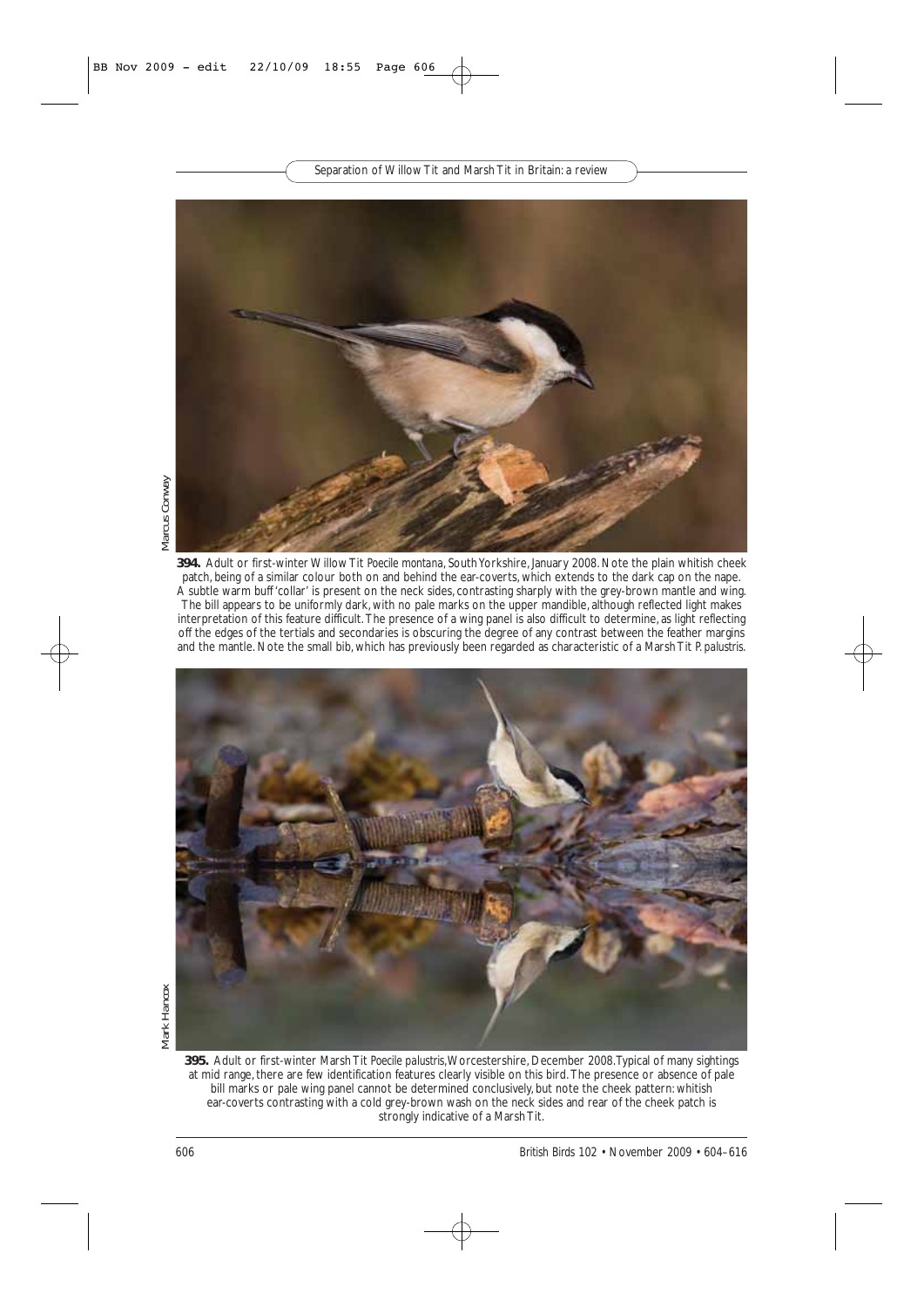holes, carrying away the chippings in the manner of Willow Tits, and may also evict Willow Tits from their own nests or occupy similar holes excavated by Lesser Spotted Woodpeckers *Dendrocopos minor*.

#### *Cap colour and gloss*

A frequent separation criterion appearing in the literature is cap gloss, with the cap of Marsh Tits being described as glossy black and that of Willow Tits as matt, dull or sooty-black or very



**Fig. 1a.** Assessment of cap gloss on a sample of Willow *Poecile montana* and Marsh Tits *P. palustris* (40 skins and 6 live birds per species).



**Fig. 1b.** Assessment of cheek pattern on a sample of Willow *Poecile montana* and Marsh Tits *P. palustris* (40 skins and 6 live birds per species). Comparison of contrast between colour of ear-coverts and neck sides, and presence of warm buff or cold grey-brown tones on the neck sides.



**Fig. 1c.** Assessment of 'wing panel' on a sample of Willow *Poecile montana* and Marsh Tits *P. palustris* (40 skins, 6 live birds per species), comparing contrast between colour of the fringes of tertials and secondaries with that of the mantle.

*British Birds* 102 • November 2009 • 604–616 607

deep brown (e.g. Perrins 1979, Svensson *et al*. 1999, *BWP*). Scott (1999) found that Willow Tits could also show a glossy black cap, however, while female Marsh Tits may also have dull caps with deep brown tones (Harrap & Quinn 1995). Examination of specimens showed considerable overlap of cap gloss, with 28% of Willow Tits showing slight or obvious gloss and 7% of Marsh Tits showing no gloss (fig. 1a).

Plumage gloss may vary considerably with viewing conditions and is of little use at distance. Lighting will have a significant bearing in photographs, as even a matt surface may reflect in strong light and a glossy surface will appear dull in deep shade (figs. 2a–b & 3a–d).

A further complication, mentioned in all sources, is that juvenile Marsh Tits have consistently dull black or deep brown caps (as do juvenile Willow Tits) and retain these until the end of the post-juvenile moult, in late September (figs. 2c–d). Cap gloss is therefore a highly unreliable characteristic, being difficult to assess in the field, open to misinterpretation in photographs, and variable in the hand.

#### *Cap shape*

Many sources state that the cap of the Willow Tit extends farther down the nape than that of the Marsh Tit, or onto the mantle. This was primarily advocated as a feature to use on birds in the hand, but Scott (1999) found no practical difference in the cap shape of the two species and regarded the feature as too subjective to be of any value. My examination of specimens also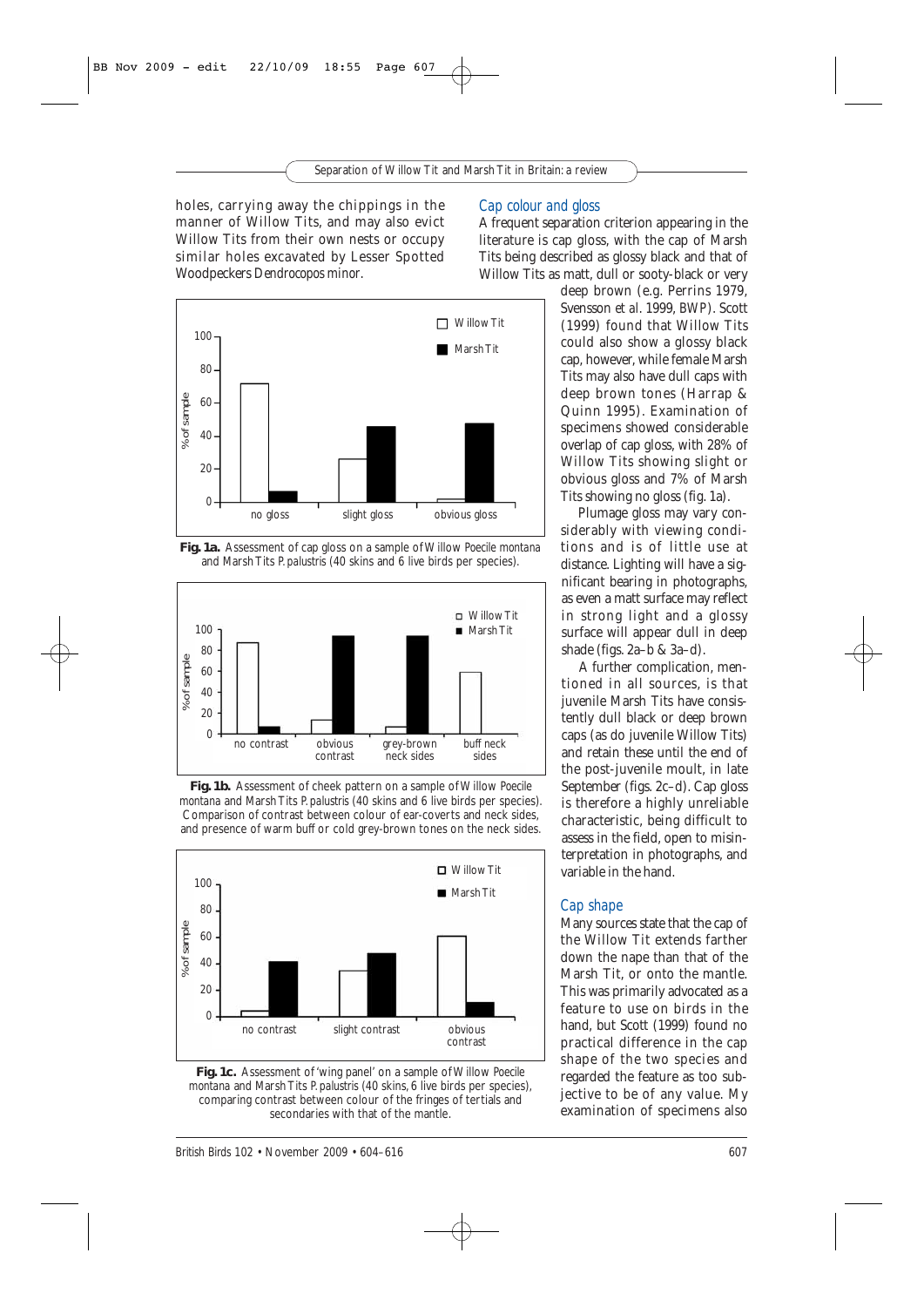**Fig. 2.** Adult and juvenile plumages of Marsh *Poecile palustris* and Willow Tits *P. montana* : 2a adult Marsh Tit (February, © *Garth Peacock*); 2b adult Willow Tit (December, © *John Spink*); 2c juvenile Marsh Tit (July); 2d juvenile Willow Tit (August, © www.grayimages.co.uk)

suggested little value in this feature, with 46% of Marsh Tits adjudged to have the cap extending onto the mantle and 20% of Willow Tits having the cap extending only to the nape. Posture of the bird will clearly influence the appearance of the cap shape on specimens and in photographs, and it may be difficult to assess on individuals under most viewing conditions in the field. Furthermore, even where side-by-side comparisons have been attempted, the feature appears to be of little use (Scott 1999; pers. obs.).

#### *Bib*

Differences in the shape and size of the bib area on the throat are mentioned in all sources, with Willow Tits reportedly showing a relatively large, diffuse bib and Marsh Tits showing a smaller, neater bib. Again, this difference was highlighted primarily for birds in the hand, although Scott (1999) showed bib features to be unreliable due to significant overlap (figs. 2 & 3). Bib size is variable within both species, and is related to sex (King & Muddeman 1995), social rank (Hogstad & Kroglund 1987) and also age (Harrap & Quinn 1995). Added to this variability and overlap apparent in the hand is the difficulty in assessing subtle differences in the size or shape of the bib in the field, and the problematic effect of posture and angle of the bird in photographs (fig. 3). Consequently, the bib is not a particularly useful identification feature.

#### *Cheek area*

The majority of sources specify differences in the appearance of the pale cheek area of both species. Scott (1999) did not examine this character, although several authors agree on the principal differences (Harris *et al*. 1989; Harrap & Quinn 1995; Svensson *et al*. 1999; Gosler & Clement 2007; *BWP*). The key distinction lies with the pattern of colouring on the ear-coverts and the sides of the neck, which together make up the pale cheek patch. On Marsh Tits, the earcoverts are a clean whitish colour that frequently contrasts with a pale, cold grey-brown wash on the side of the neck (fig. 1b). The transition between the white ear-coverts and greybrown neck is often quite distinct, following the curve of the ear-coverts themselves (figs. 2a & 3c). This results in many Marsh Tits appearing to have a much smaller white 'face' than Willow **Tits** 

The Willow Tit's cheek is whitish or with a faint buff wash, but there is usually no abrupt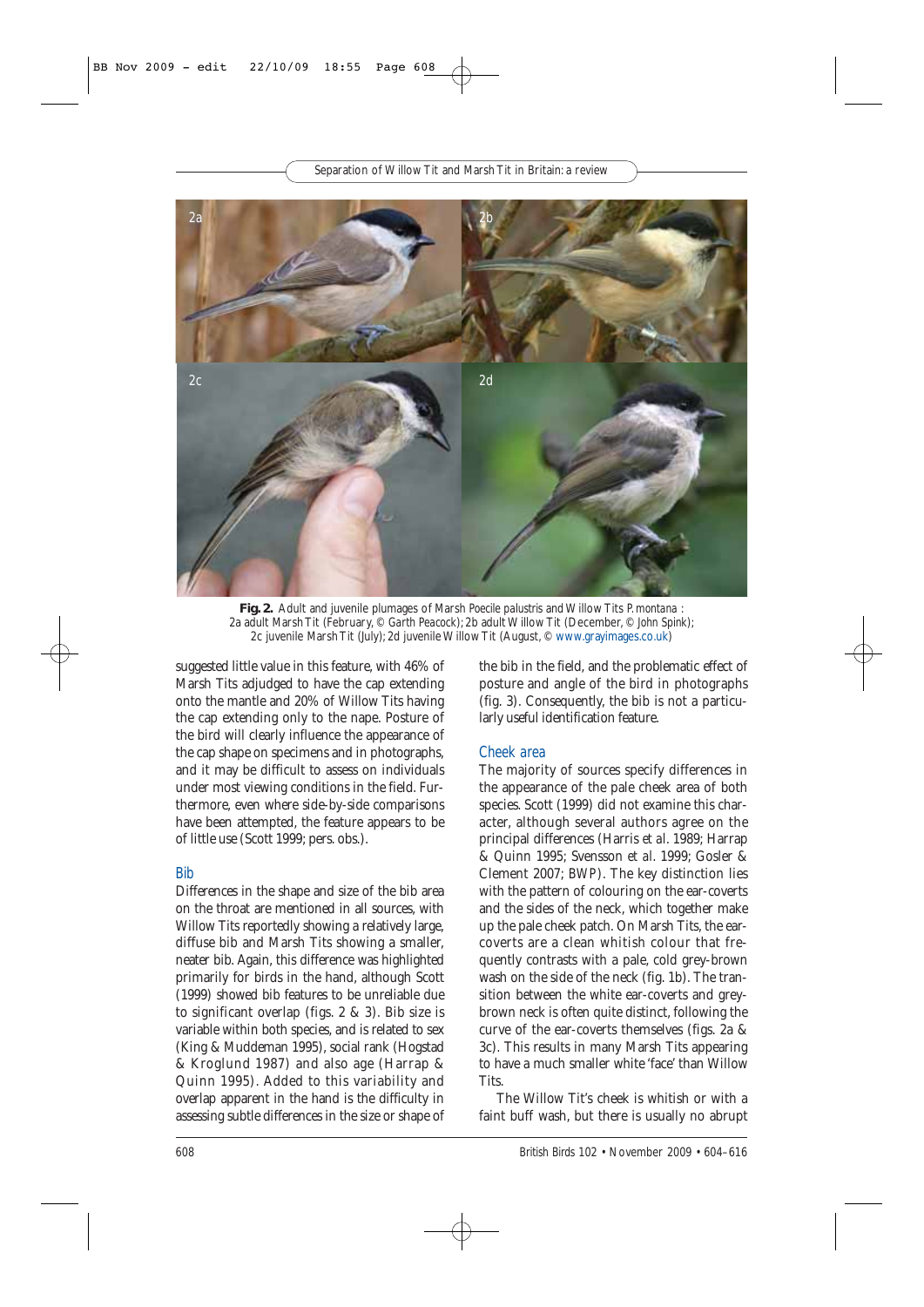colour transition behind the earcoverts (figs. 1b & 3d). Instead, Willow Tits frequently show a subtle colour gradient from the earcoverts to the sides of the neck, with an increasing warm buff suffusion. Where the cheek meets the mantle, the warm buff suffusion can contrast sharply with the grey-brown of the mantle (fig. 2b). In the field, the Willow Tit appears to have a larger, more uniform whitish cheek area in comparison with the 'two-toned' whitish and grey-brown cheek area of the Marsh Tit.

Examination of specimens revealed a moderately high degree of reliability for these differences, with 87% of Willow Tits assessed showing no distinct contrast in the cheek area and 94% of Marsh Tits showing



**Fig. 3.** Caps, cheek patterns, bibs and bills of Marsh *Poecile palustris* and Willow Tits *P. montana* : 3a adult male Marsh Tit; 3b adult male Willow Tit; 3c first-winter female Marsh Tit (© *Katie Fuller*); 3d first-winter female Willow Tit; 3e adult male Marsh Tit; 3f adult male Willow Tit.

a clear contrast between whitish ear-coverts and pale grey-brown neck sides (fig. 1b). No Marsh Tits displayed warm buff tones to the neck sides, while warm buff was present to some degree on 59% of Willow Tits.

Juveniles are more problematic, as both have wholly whitish cheeks and lack any grey-brown or buff on the neck (figs. 2c–d). Cheek pattern may nevertheless represent one of the better field characters for identification after the postjuvenile moult (i.e. from October onwards), with less overlap than for other plumage features. Particular caution must be exercised on worn adults or potential juveniles, and exposure of photographic images may also create difficulties by misrepresenting contrast or colour.

#### *Bill*

Bill morphology is of no practical use (see *BWP* for overlapping measurements). Dewolf (1987) suggested that Belgian Marsh Tits showed pale cutting edges to the mandibles that Willow Tits lacked, and this was reported in Svensson (1992). Redfern & Clark (2001) described British Marsh Tits as displaying a white cutting edge to the lower mandible that was lacking in Willow Tits. Broughton *et al*. (2008a) found a significant difference in markings on the bill, but not as previously described: both species displayed pale cutting edges to the lower mandible, but 97% of Marsh Tits showed a pale mark on the upper mandible, on the bill sides below the nostril, which was lacking on 96% of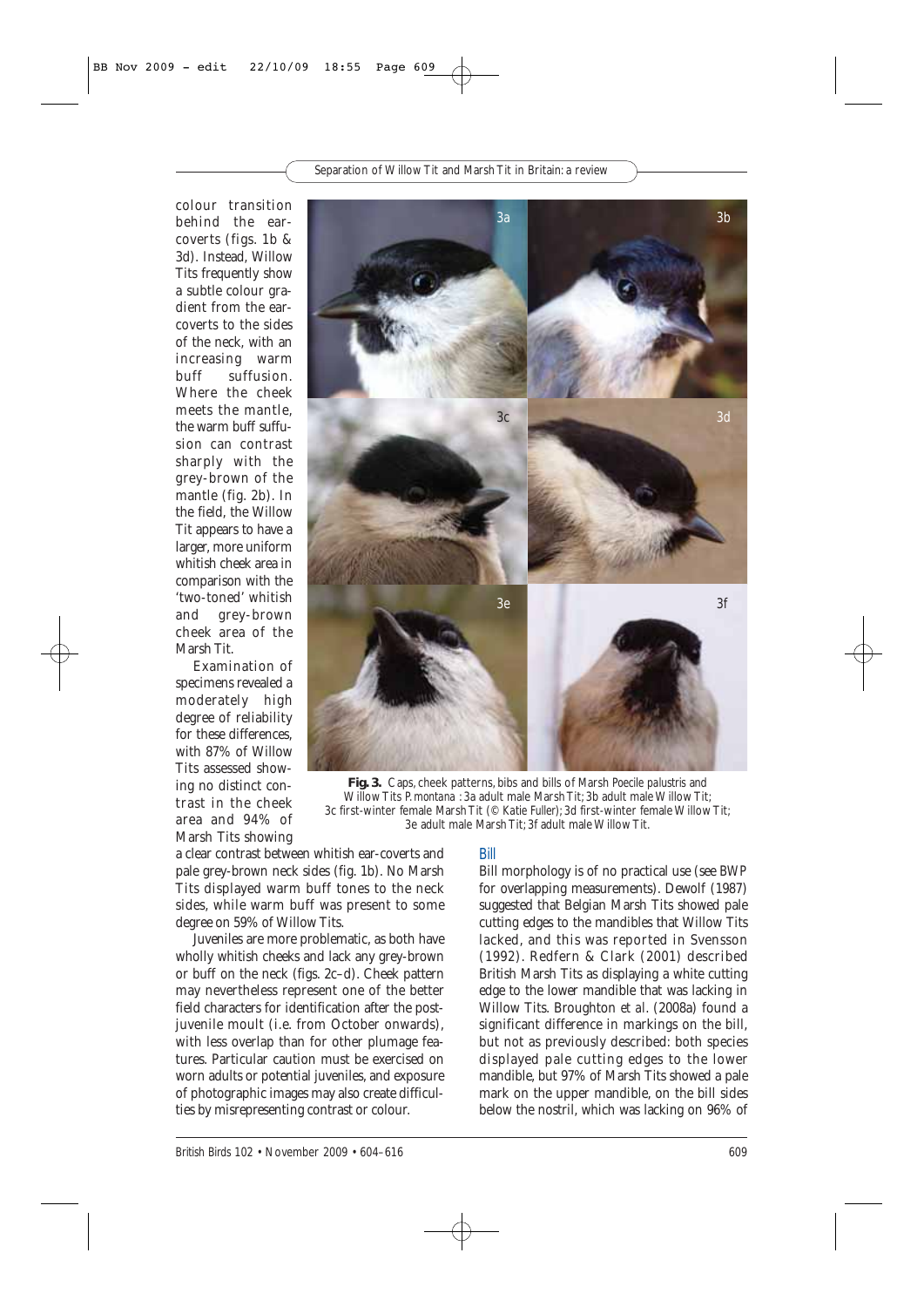**Fig. 4.** Variation in 'wing panel' of Willow *Poecile montana* and Marsh Tits *P. palustris*: 4a first-winter Marsh Tit (February); 4b first-winter Marsh Tit (December); 4c adult Willow Tit (February); 4d adult Willow Tit (February); 4e first-winter Willow Tit (February).

Willow Tits (fig. 3). This characteristic mark appears to be the single most reliable and objective physical feature for separating Marsh Tits and Willow Tits, although it may be very difficult to see in the field. It is often readily apparent in photographs, however, although note that reflected light may obscure or mimic the feature.

#### *Colour of flanks/underparts*

The flanks or underparts of the Willow Tit are commonly described as being a warm buff colour and those of the Marsh Tit as being paler or colder grey-brown (Perrins 1979; Harris *et al*. 1989; Harrap & Quinn 1995). Scott (1999) found some overlap with birds in the hand and, although buff flanks were an unambiguous characteristic for all the Willow Tits studied, almost half of the Marsh Tits showed buff flanks too (figs. 2a–b). In addition, 78% of Marsh Tit specimens that I examined showed 'warm buff' flanks, although only 6% of Willow Tits displayed atypical greyish-brown flanks. Furthermore, juveniles of both species tend to have rather pale underparts (fig. 2c–d) until the post-juvenile moult. Individual variation, observer subjectivity (in both perceiving and describing colour), field conditions and colour saturation or lighting in photographs could strongly influence the recording of flank colour and, consequently, little weight should be attached to this feature.

#### *Wing panel*

Many sources consider the pale creamy or buff fringes on the tertials and inner secondaries of the Willow Tit as one of the best distinguishing features; these fringes form a distinct pale 'panel' on the closed wing that contrasts with the mantle (figs. 4c–d). In comparison, the wing of the Marsh Tit is more uniform in appearance (fig. 4a). Some authors urge caution, however,

stressing that worn Willow Tits may show no pale panel, while fresh Marsh Tits may show a subtle pale panel (Harrap & Quinn 1995; Gosler & Clement 2007; *BWP*). Scott (1999) found that half of the Marsh Tits he studied showed pale fringes on the secondaries, but Harrap & Quinn (1995) stated that Marsh Tits are never as well marked as Willow Tits. This is not so, however, as some Marsh Tits can display a very prominent wing panel (fig. 4b). As with Scott (1999), examination of specimens also revealed a high degree of overlap in the presence of a wing panel, with 59% of Marsh Tits showing some degree of contrast in the wing (fig. 1c). In addition, 'standard' Marsh Tits may also appear to show wing panels in photographs owing to glare or reflectance on the edge of the secondaries, and this may be misinterpreted. While broad creamy margins to the tertials and secondaries are strongly supportive of Willow Tit (fig. 4c), many individuals are less well marked (e.g. figs. 2d & 4e) and the presence or absence of a wing panel is of more limited value than is widely believed, and should be used with caution.

#### *Tail*

There is no practical difference in tail length (Harrap & Quinn 1995, *BWP*), or in the extent of white on the outer tail feathers (Harrap & Quinn 1995); both species have a whitish margin to the outer web of the outermost tail feather and no difference between them was apparent when assessing skins or birds in the hand. There is, however, a statistically significant difference in the relative lengths of the tail feathers (du Feu & du Feu 1996; Scott 1999). The difference in length between the outermost tail feather and the longest (innermost) tail feathers is at least 4 mm in the Willow Tit, compared with less than 5 mm in the Marsh Tit, although this has an error rate of up to 23%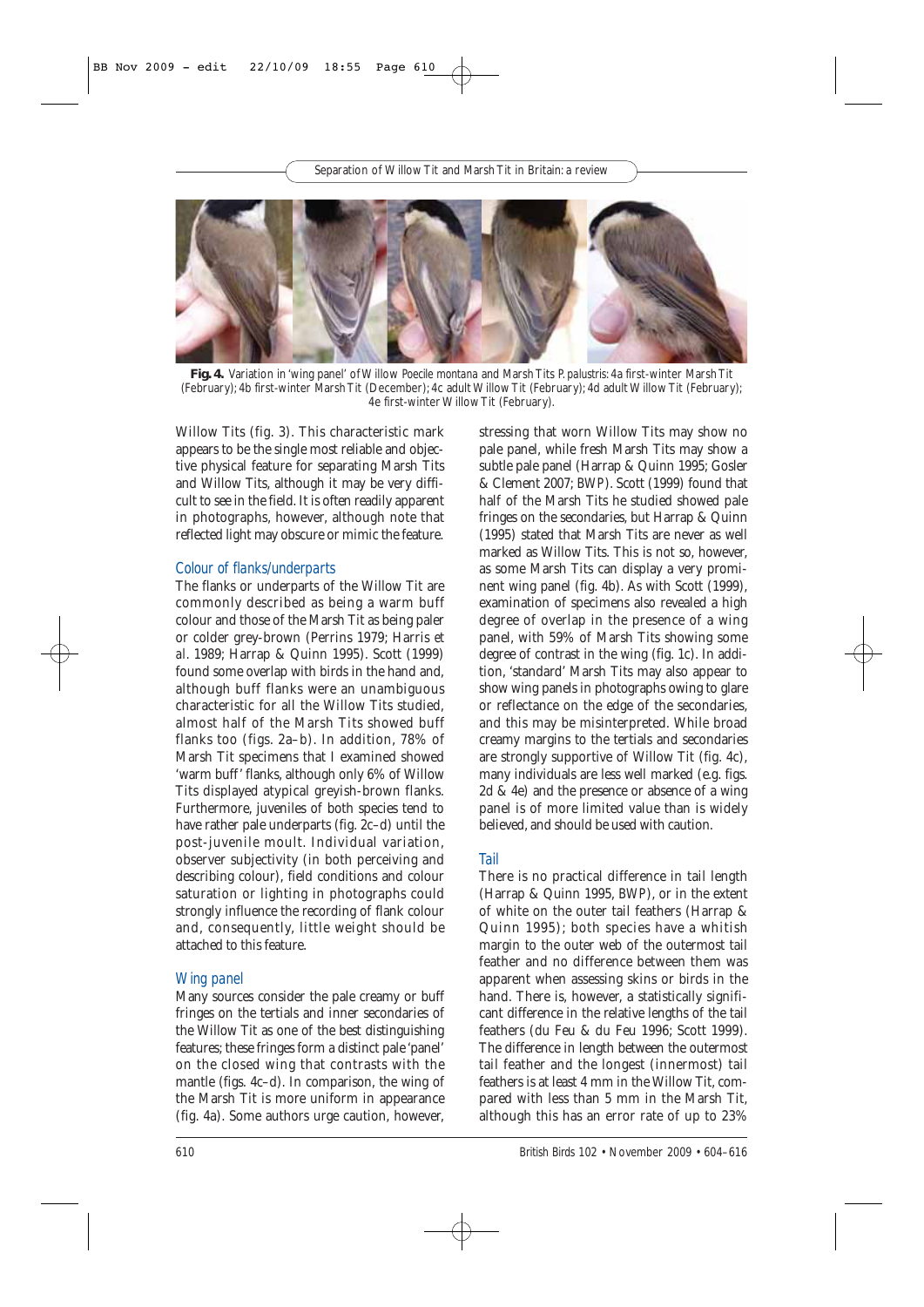(Scott 1999; Redfern & Clark 2001). Viewed from below, the Willow Tit shows a 'stepped' appearance of four successively longer tail feathers from the outermost inwards, compared with two or three in the Marsh Tit (du Feu & du Feu 1996). This contributes to a subtly different tail shape: while the tail of both species has rounded corners, those of the Willow Tit are the more rounded, although this is not obvious in the field (Vinicombe 2005). Although examination of the tail may be of some value for ringers, it is of no practical use for field or photographic identification owing to overlap and the very small measurements involved.

#### *Size, structure and plumage*

The Willow Tit is marginally smaller than the Marsh Tit on average, but there is considerable overlap (*BWP*) and this feature is of limited practical value (Willow Tit range 55–63 mm, Marsh Tit range 58–67 mm). Many sources suggest that the Willow Tit has a different shape from the Marsh Tit, the former being described as 'big-headed', 'bull-necked' or 'short-necked' (Harris *et al*. 1989; Jonsson 1992; Svensson *et al*. 1999; Redfern & Clark 2001), while the Marsh Tit is 'smaller-headed' (Jonsson 1992; Gosler & Clement 2007; *BWP*), although any difference is 'not striking' (Svensson *et al*. 1999). The larger pale cheek area and longer contour feathers of the Willow Tit (Harrap & Quinn 1995) may generate this effect, which is nevertheless highly subjective and heavily reliant on posture and 'fluffing up' of the plumage (figs. 2a–d). The plumage texture of the Willow Tit is often described as 'loose' compared with the 'sleek' appearance of the Marsh Tit, and this effect may also be due to the longer feathers of the former, which have fewer interlocking barbs (Perrins 1979; Harrap & Quinn 1995; my unpublished data).

Juvenile feathers also have fewer barbs than those of adults (Svennson 1992), which results in a loose-textured plumage, and this applies to juvenile Marsh Tits as well as Willow Tits. Moulting Marsh Tits also have scruffy plumage during the summer, and the degree of subjectivity involved in assessing such qualities as 'looseness' and 'sleekness', or 'big-headed' and 'small-headed', is an obvious barrier to their reliability.

#### *Voice*

Voice is generally regarded as being the most

certain means of identification, although the full range of vocalisations has not been described previously. Willow and Marsh Tits have extensive vocal repertoires based on the 'chick-a-dee' call structure, as with the congeneric New World chickadees (Haftorn 1993; Harrap & Quinn 1995; *BWP*). In these species the major call type is composed of broadly analogous initial 'chick-a' notes and a variable number of wide-band 'dee' notes at the end, hence *chick-a-dee*. While many calls in the vocal repertoires of Willow and Marsh Tits are very similar, such as simple contact calls, components of the 'chick-a-dee' call are diagnostic, along with two other call types.

#### *'Chick-a-dee' calls*

The Marsh Tit's 'explosive' or 'sneezing' *pitchou* call (also written *pichay* or *pitchuu*) is the 'chick-a' note equivalent and is highly distinctive; the Willow Tit produces nothing similar. The call is used in a variety of contexts and is frequently followed by a varying number of *dee* notes to form the full 'chick-a-dee' call, for example *pitchou dee* or *pitchou dee-dee-dee* (fig. 5b). Not all elements of the call may be given, however, and some may be repeated or given in isolation. A complex variety of calls are therefore possible, such as *pit dee-dee*, a simple *chou*, or *pit-it-it*.

The 'chick-a-dee' call of the Willow Tit differs in always lacking the explosive *pitchou* of the Marsh Tit, with the 'chick-a' elements instead being composed of rather thin, high *si*, *zi* or *tsit* notes. The 'dee' notes are also diagnostic, being longer and more buzzing or 'nasal' than those of the Marsh Tit, the full call being transcribed as *si-si dzee dzee*, *si-zur-zur* or *zi-zi taah taah taah* (Harris *et al*. 1989; Harrap & Quinn 1995; Svensson *et al*. 1999). Again, repetition or omission of call elements is common but the key difference is the length of the 'dee' notes, the Willow Tit's generally being 0.25–0.50 seconds long and the Marsh Tit's being 0.2 seconds or less (Harrap & Quinn 1995; *BWP*; figs. 5a & 5b).

Constantine *et al*. (2006) asserted that Willow Tits may emit 'dee' notes on their own (e.g. a *dzee dzee* call) whereas Marsh Tits always include an introductory note such as *pitchou* (e.g. *pitchou dee-dee* rather than just *dee-dee*). This is not always the case for Marsh Tits, however, and a string of stand-alone 'dee' notes is possible (Harrap & Quinn 1995; pers. obs.).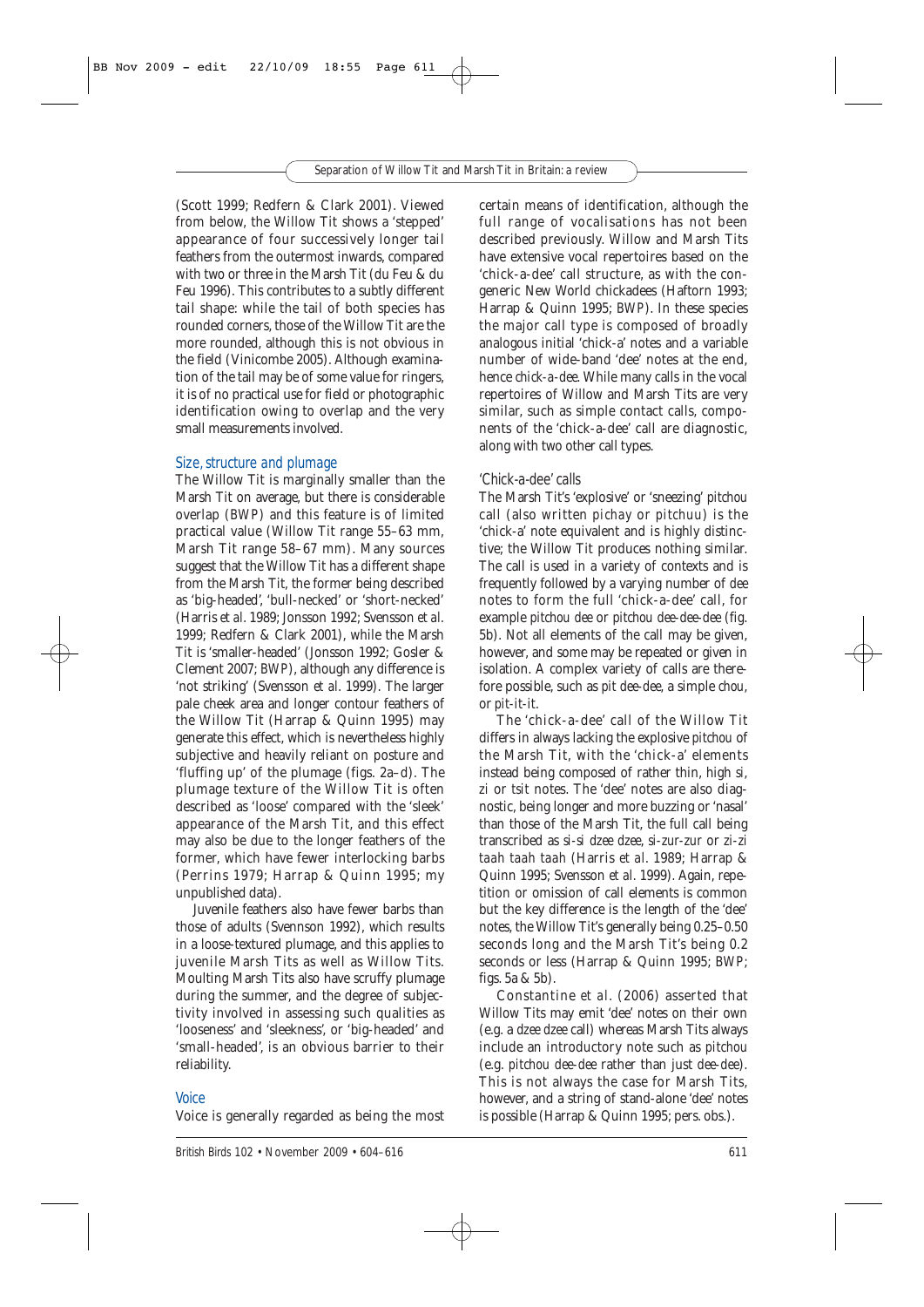#### *Juvenile begging calls*

The begging calls of fledged juveniles are also diagnostic and can be heard in late May and June for a week or two after fledging. Those of the Willow Tit are a series of 2–5 notes that descend the scale and have been described as a 'loud… musical' *dee-doo-derr*, *jzee jzee jzee* or *d'dze'dze'dzah* (fig. 6a) (Lewis 1985; Harrap & Quinn 1995; Vinicombe 2005). The juvenile begging calls of the Marsh Tit have not previously been described, but fledglings are said to be much less vocal than Willow Tit fledglings (Vinicombe 2005; *BWP*). Recent work contradicts this; Marsh Tit fledglings are in fact highly vocal (pers. obs.) and the main begging calls consist of a thin, squeaking *eehs-it* and a trisyllabic, sometimes descending *eehs-is-it* (fig. 6b). The latter is possibly analogous to the descending *dee-doo-derr* of fledgling Willow Tits but, at just c. 0.3 seconds long, is much shorter.

#### *Song*

The common songs of Marsh Tit and Willow Tit are also distinctive. The British Willow Tit has one true song, which is a 'melancholy', 'slow' series of descending notes that are reminiscent of the introductory notes of Wood Warbler *Phylloscopus sibilatrix* song, for example *tsui tsui*



**Fig. 5a.** Willow Tit *Poecile montana* 'chick-a-dee' calls, the first call containing initial *zi-zi* ('chick-a') notes followed by five wide-band *taah* ('dee') notes.The second call lacks introductory notes.



**Fig. 5b.** Marsh Tit *Poecile palustris* 'pitchou' call and full 'chick-a-dee' call, the latter containing a *pitchou* element and 21 'dee' notes.





**Fig. 6a.** Two Willow Tit *Poecile montana* fledgling begging calls: *dee-doo-derr*.







variant: *schip-schip-schip*…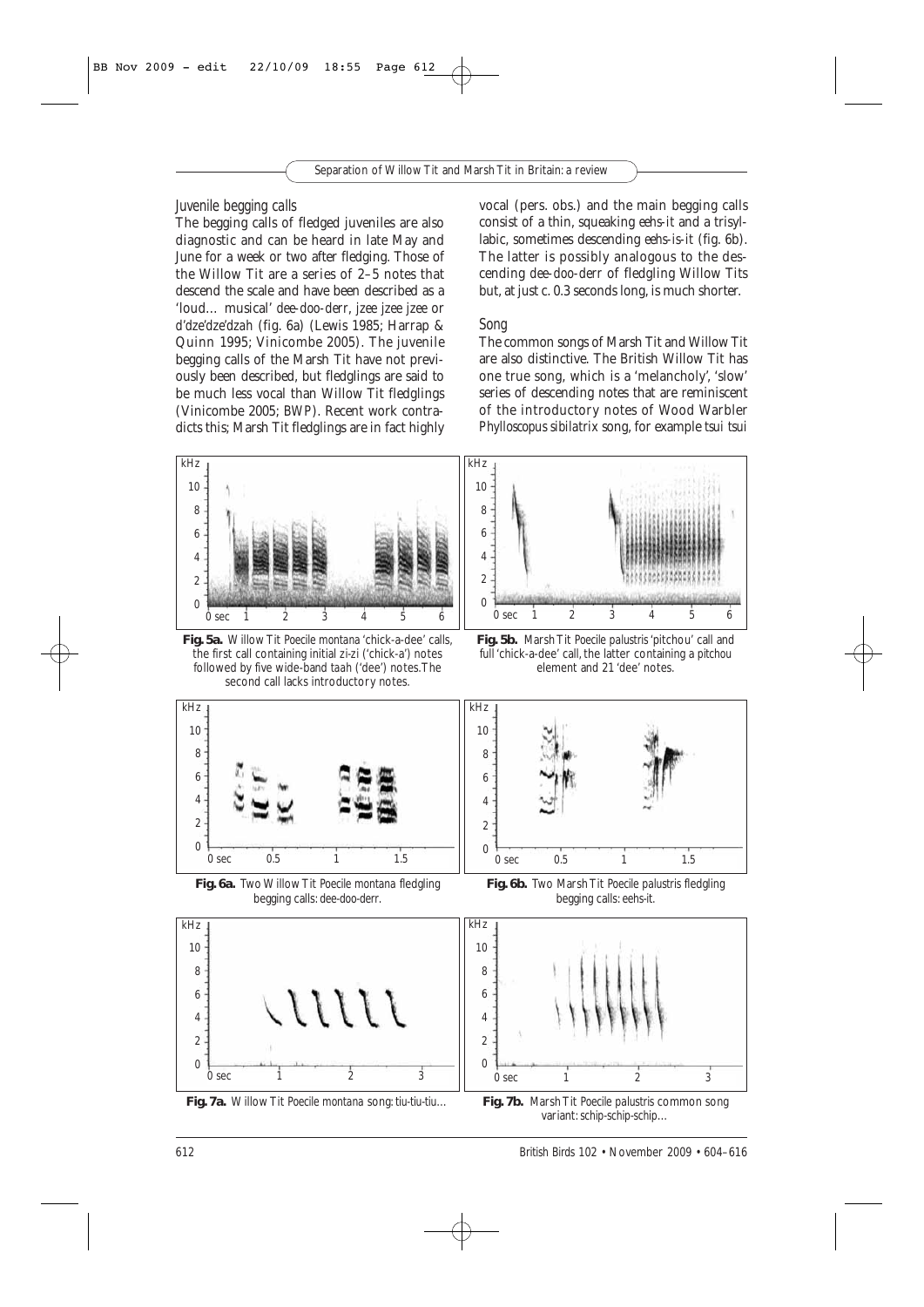*tsui…*, *pew pew pew…* or *tiu tiu tiu…* (Harris *et al*. 1989; Svensson *et al*. 1999; Vinicombe 2005; fig. 7a). Other song types attributed to British Willow Tits appear to refer to 'gargle' calls, brief jumbles of wheezing and musical notes given by *Poecile* species during aggressive interactions (Harrap & Quinn 1995; *BWP*). Marsh Tit 'gargles' are not dissimilar, and their variability and infrequency means that they have little value for identification.

In contrast to the Willow Tit, the Marsh Tit has a large variety of true song types. Males may switch between several 'rapid ringing', 'bell-like rattles' such as a monotonous *schip-schip-*

*schip…* (fig. 7b), a rapid Greenfinch *Carduelis chloris*-like *chipchipchip…* or a Coal Tit *Periparus ater*-like *wita-wita-wita* (Harris *et al*. 1989; Svensson *et al*. 1999; *BWP*). The Marsh Tit song is delivered at c. 6–10 notes per second, commonly in bouts of 8–19 notes, compared with the Willow Tit's 2–7 notes delivered at a slower rate of c. 3 per second. One Marsh Tit song variant is very similar to that of the Willow Tit, however, consisting of a much slower series of descending notes: *tiu tiu tiu…* (Harrap & Quinn 1995; pers. obs.), but this appears to be uncommon (0.5 % of 660 song bouts, pers. obs.). Song is generally given from February to May, both sexes may sing, and newly independent juveniles may also sing briefly in June/July (Broughton 2008; *BWP*; pers. obs.).

#### *Other races occurring in Britain*

There are just three British records of the Fennoscandian race of Willow Tit *P. m. borealis* (Dudley *et al*. 2006), which is paler and greyer than the British race and less of an identification problem.





Harrap & Quinn (1995) and *BWP* stated that Marsh Tits in northern England and Scotland are of the larger, greyer, nominate race, which also occurs in northern and central Europe. The source evidence for this claim appears erroneous, however, with the measurements provided being well within the range of British *P. p. dresseri* rather than *P. p. palustris* (Clancey 1947; *BWP*). In order to test the claim, I made a comparison of wing lengths of birds from northern England (Cumbria and Northumberland; BTO ringing data) with those of *dresseri* from Cambridgeshire (Broughton *et al*. 2008b) and *palustris* from Sweden (Nilsson 1992). Wing length in Marsh Tits varies with age and sex, creating a bimodal distribution (Nilsson 1992; Broughton 2008b), so samples were checked to ensure that there were similar proportions of males, females, adults and first-years in each (table 1). Sex was not determined for the northern England sample, however, although the shape of the wing-length distribution curve matched that of the other samples (fig. 8), suggesting a similar proportion of the sexes. The curves for the

| Table 1. Wing-length measurements and proportions of adults, first-years, male and female birds in samples<br>of Marsh Tits from northern England (subspecies to be defined), Cambridgeshire (Poecile palustris dresseri)<br>and Sweden (P. p. palustris). |                          |     |               |             |      |                            |              |             |  |
|------------------------------------------------------------------------------------------------------------------------------------------------------------------------------------------------------------------------------------------------------------|--------------------------|-----|---------------|-------------|------|----------------------------|--------------|-------------|--|
| Subspecies and/or<br>origin of sample                                                                                                                                                                                                                      | Mean wing<br>length (mm) | SE  | Range<br>(mm) | $\mathbf n$ | $\%$ | $\%$<br>adults first-years | $\%$<br>male | %<br>female |  |
| Northern England                                                                                                                                                                                                                                           | 62.9                     | 0.2 | $59 - 67$     | 165         | 49.7 | 50.3                       |              |             |  |
| <i>P. p. dresseri</i> (Cambridgeshire)                                                                                                                                                                                                                     | 62.9                     | 0.1 | $59 - 67$     | 230         | 55.2 | 44.8                       | 56.5         | 43.5        |  |
| P. p. palustris (Lund, Sweden)                                                                                                                                                                                                                             | 64.6                     | 0.2 | $60 - 70$     | 130         | 51.5 | 48.5                       | 51.5         | 48.5        |  |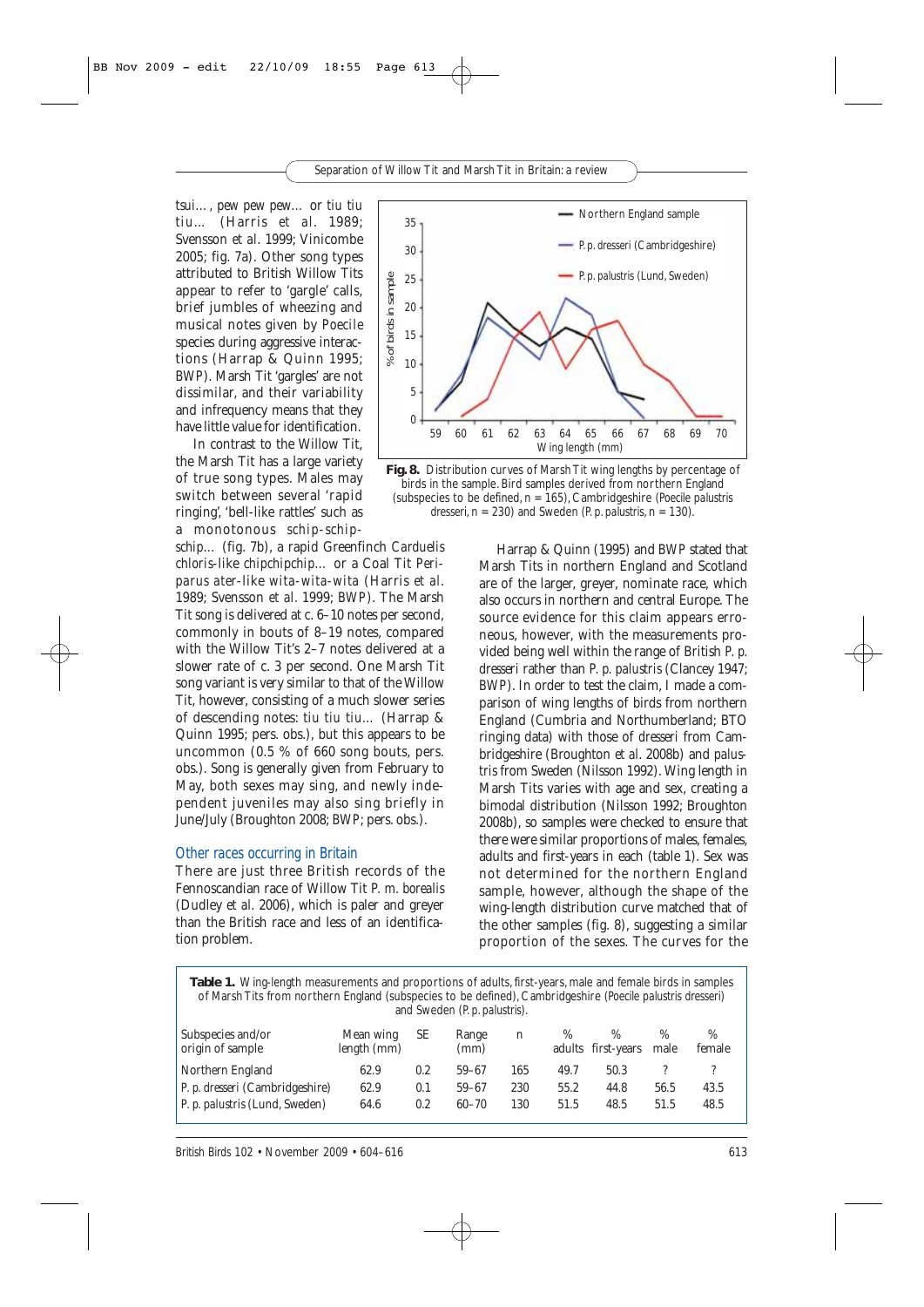northern England and *dresseri* samples followed each other very closely, with both peaks in exactly the same positions, while the *palustris* sample was offset by an increase of 2 mm. There was also no difference in the ranges of wing lengths of the northern England and *dresseri* samples, nor in the mean values (table 1, twotailed t-test:  $t_{339} = 0.07$ ,  $P = 0.945$ ), but the mean of the *palustris* sample was significantly greater than that of the northern England sample (table

1, two-tailed t-test:  $t_{269} = 6.82$ , P<0.001), again by 2 mm. This indicated that the northern England sample was from the same population as the *dresseri* group, and different from *palustris*. Finally, visual examination of birds from Cumbria and Cambridgeshire showed no difference in coloration, providing further evidence that birds in northern England (and Scotland) belong to *P. p. dresseri* and not *P. p. palustris*.

**Table 2.** Identification criteria for the separation of British Willow *Poecile montana* and Marsh Tits *P. palustris*. While those plumage criteria of high reliability will identify most birds correctly, none is conclusive in isolation and a combination of features is recommended for successful identification.

|                                                                                                                                                                                                                                                                                                                                                                                                                                             | <b>Willow Tit</b>                                                                                                                                                                                                                                                        | <b>Marsh Tit</b>                                                                                                                 |                                     |  |  |  |
|---------------------------------------------------------------------------------------------------------------------------------------------------------------------------------------------------------------------------------------------------------------------------------------------------------------------------------------------------------------------------------------------------------------------------------------------|--------------------------------------------------------------------------------------------------------------------------------------------------------------------------------------------------------------------------------------------------------------------------|----------------------------------------------------------------------------------------------------------------------------------|-------------------------------------|--|--|--|
| Song <sup>1</sup>                                                                                                                                                                                                                                                                                                                                                                                                                           | One song type of slow c.<br>2–7 descending whistling<br>notes, at c. 3 notes per<br>second                                                                                                                                                                               | Variable, usually rapid<br>mono- or disyllabic rattle<br>of c. 8–19 notes, at c.<br>6–10 notes per second                        |                                     |  |  |  |
| Chick-a-dee call <sup>2</sup>                                                                                                                                                                                                                                                                                                                                                                                                               | Does not include <i>pitchou</i><br>note. Terminal <i>dee</i> notes<br>long, >0.25 secs. Typically<br>zi-zi taah taah taah                                                                                                                                                | Full call includes <i>pitchou</i><br>note. Terminal <i>dee</i> notes<br>short, $\leq 0.2$ secs. Typically<br>pitchou-dee-dee-dee |                                     |  |  |  |
| Juvenile begging call                                                                                                                                                                                                                                                                                                                                                                                                                       | Slow call of $2-5$<br>Rapid, high call of $2-5$<br>descending notes, 20.4<br>even or descending notes,<br>secs: e.g. <i>dee-doo-derr</i><br>$< 0.3$ secs: e.g. <i>eehs-is-it</i><br>Whitish marks on<br>Unmarked upper<br>mandible<br>proximal area of upper<br>mandible |                                                                                                                                  | High reliability:<br>little overlap |  |  |  |
| <b>Bill</b>                                                                                                                                                                                                                                                                                                                                                                                                                                 |                                                                                                                                                                                                                                                                          |                                                                                                                                  |                                     |  |  |  |
| Cheeks <sup>3</sup>                                                                                                                                                                                                                                                                                                                                                                                                                         | No contrast between<br>whitish cheek and<br>whitish neck sides; may<br>be warm buff suffusion<br>towards mantle                                                                                                                                                          | White cheek contrasts<br>with grey-brown neck<br>sides behind the ear-<br>coverts                                                |                                     |  |  |  |
| <b>Wing panel</b>                                                                                                                                                                                                                                                                                                                                                                                                                           | Margins of secondaries<br>and tertials often broad<br>and pale buff/cream,<br>contrasting strongly with<br>mantle                                                                                                                                                        | Margins of secondaries<br>and tertials often only<br>slightly paler than<br>mantle, with no strong<br>contrast                   | <b>Medium reliability:</b>          |  |  |  |
| Tail                                                                                                                                                                                                                                                                                                                                                                                                                                        | Outer pair of tail feathers<br>>4 mm less than tip of<br>closed tail                                                                                                                                                                                                     | Outer pair of tail feathers<br>$<$ 5 mm less than tip of<br>closed tail                                                          | significant overlap                 |  |  |  |
| <b>Wing length</b>                                                                                                                                                                                                                                                                                                                                                                                                                          | $55-63$ mm                                                                                                                                                                                                                                                               | $58-67$ mm                                                                                                                       |                                     |  |  |  |
| Cap <sup>4</sup>                                                                                                                                                                                                                                                                                                                                                                                                                            | Black, with slight or no<br>bluish gloss, or deep<br>brown                                                                                                                                                                                                               | Low reliability:<br>substantial overlap,<br>high subjectivity                                                                    |                                     |  |  |  |
| Bib                                                                                                                                                                                                                                                                                                                                                                                                                                         | Diffuse at margins, may<br>Well defined, restricted to<br>cover whole throat<br>upper throat                                                                                                                                                                             |                                                                                                                                  |                                     |  |  |  |
| <sup>1</sup> Marsh Tit has a rare song variant that is very similar to Willow Tit song.<br><sup>2</sup> Caution is required as full call may not be given.<br><sup>3</sup> Does not apply to juveniles, which show clean whitish cheek and neck sides in both species until majority of post-juvenile<br>moult is completed by September.<br><sup>4</sup> Iuveniles of both species have dull black or deep brown cans until late Contempor |                                                                                                                                                                                                                                                                          |                                                                                                                                  |                                     |  |  |  |

<sup>4</sup> Juveniles of both species have dull black or deep brown caps until late September.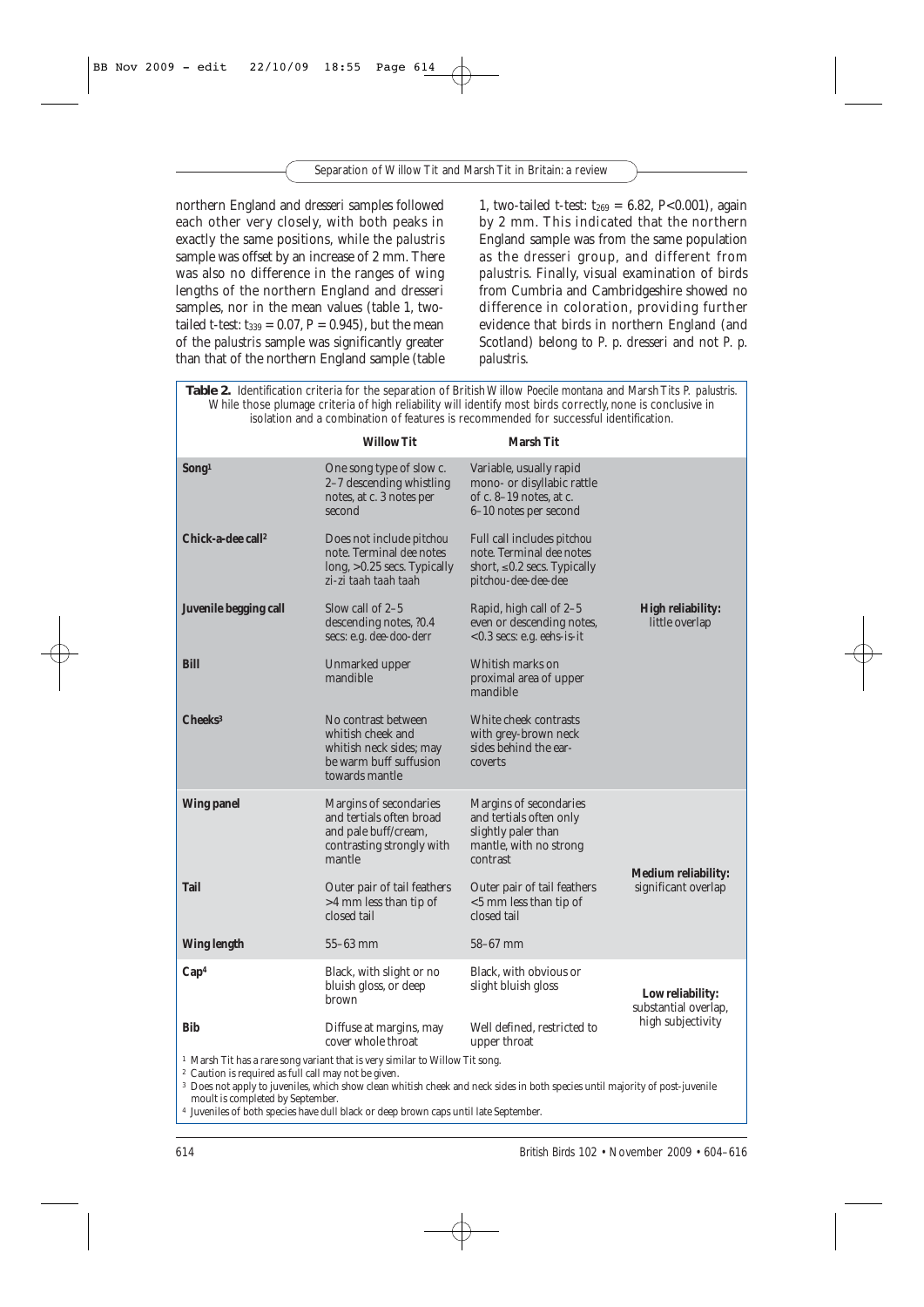#### *Conclusions*

Separating British Willow Tits and Marsh Tits remains difficult and many of the published identification criteria have been shown to be unreliable or highly subjective. With experience, separation of these two species can be straightforward, but it may not be possible to assign all individuals to species (particularly juveniles and those not seen or heard well) and it is best to leave these birds unidentified.

Features such as cap, bib, structure, colour of underparts, habitat and behaviour (except that of extensive nest excavation) appear to have limited or negligible value for identification, owing to the degree of overlap. Tail shape is of use only in the hand. Wing panel is more useful and less subjective, but is also undermined by a large degree of variation, overlap and misinterpretation, and should be used with caution, as a supporting characteristic only. Cheek pattern has less overlap than wing panel and appears to be a more reliable plumage feature (discounting juveniles), particularly the subtle warm buff neck sides on Willow Tits (where present) and a clear transition from white to cold grey-brown on Marsh Tits. Cheek pattern may also be easier to see than wing panel in the field. Bill marks offer the most objective and reliable visual means of separation but may be very difficult to see in the field or obscured on photographs and are therefore primarily of use for birds in the hand. Where visible, however, presence or absence of bill marks has a very high degree of reliability on its own.

Voice remains the most reliable distinguishing feature in the field, notably the diagnostic *pitchou* call of the Marsh Tit, which is unequivocal for identification. The longer, more buzzing 'dee' note of the Willow Tit's 'chick-adee' call is also diagnostic once learnt, although confusion may be caused by unfamiliarity or where county recorders receive only an ambiguous written description. Furthermore, lone birds or those visiting feeders may not call at all. Song is very useful, although the slow Marsh Tit variant is a potential pitfall. Juvenile begging calls are also diagnostic but are of limited value due to their brief availability.

While some identification criteria have been refined and improved, some discarded and the reliability of others quantified, the technique for the separation of Marsh and Willow Tits remains much as that stated by Perrins (1964) – in that no single physical feature is conclusively diagnostic, and a combination of several features must be used (table 2). Assessment of the following characteristics, in descending order of reliability and importance, is recommended for accurate separation: voice, presence/absence of bill marks (primarily in the hand or on photographs), cheek pattern, tail feather lengths (only in the hand), and presence/absence of broad pale margins to the tertials and secondaries that contrast strongly with the mantle. Bib shape and cap gloss may occasionally be useful but should be used only with extreme caution as minor supporting features.

#### **Acknowledgments**

The author thanks Marcus Conway, Katie Fuller, Sean Gray, Mark Hancox, Garth Peacock and John Spink for kind permission to use images; Dr Gavin Broad (Natural History Museum), Daria Dadam (Institute of Zoology) and Dr Shelley Hinsley (Centre for Ecology & Hydrology) for comments on the manuscript; the BTO for use of ringing data and the Natural History Museum (Tring) for access to skins. This work was funded by the Natural Environment Research Council.

#### References

- Bacon, L., & Jordan, B. 2004. Red Data woodland species Willow Tit, Marsh Tit and Lesser Spotted Woodpecker: a survey in summer 2003. *Cambridgeshire Bird Report* (2003) 77: 167–178.
- Baillie, S. R., Marchant, J. H., Leech, D. I., Joys, A. C., Noble, D. G., Barimore, C., Grantham, M. J., Risely, K., & Robinson, R.A. 2009. *Breeding Birds in the Wider Countryside: their conservation status 2008*. BTO Research Report no. 516,Thetford. (www.bto.org/birdtrends)
- Broughton, R. K. 2008. Singing by female Marsh Tits: frequency and function. *Brit. Birds* 101: 155–156.
- —, Hinsley, S.A., & Bellamy, P. E. 2008a. Separation of Marsh Tit *Poecile palustris* from Willow Tit *Poecile montana* using a bill criterion. *Ring. Migr.* 24: 101–103.
- , Carpenter, J. E., & Rothery, P. 2008b. Ageing and sexing Marsh Tits *Poecile palustris* using wing length and moult. *Ring. Migr*. 24: 88–94.
- —, —, —, Hill, R.A., & Rothery, P. 2006. Marsh Tit *Poecile palustris* territories in a British broadleaved wood. *Ibis* 148: 744–752.
- Chamberlain, D. E.,Vickery, J.A., Glue, D. E., Robinson, R.A., Conway, G. J.,Woodburn, R. J.W., & Cannon,A. R. 2005. Annual and seasonal trends in the use of garden feeders by birds in winter. *Ibis* 147: 563–575.
- Clancey, P.A. 1947. On the races of *Parus palustris* Linnaeus indigenous to England and Wales. *Bull. BOC* 67: 67–69.
- Constantine, M., & The Sound Approach. 2006. *The Sound Approach to Birding*.The Sound Approach, Poole.
- Dewolf, P. 1987. Un nouveau critere de distinction entre la Mesange Nonnette et la Mesange Boreale. *Bulletin à l'Usage du Bagueur Ornithologue*, January 1987: 10–11.
- Dudley, S. P., Gee, M., Kehoe, C., Melling,T. M., & British Ornithologists' Union Records Committee 2006.The British List: a checklist of birds of Britain (7th edn.). *Ibis* 148: 526–563.
- du Feu, C., & du Feu, R. 1996. Separating Marsh and Willow Tits. *Ringers' Bulletin* 9: 34.
- Eaton, M.,A., Brown,A. F., Noble, D. G., Musgrove,A. J.,